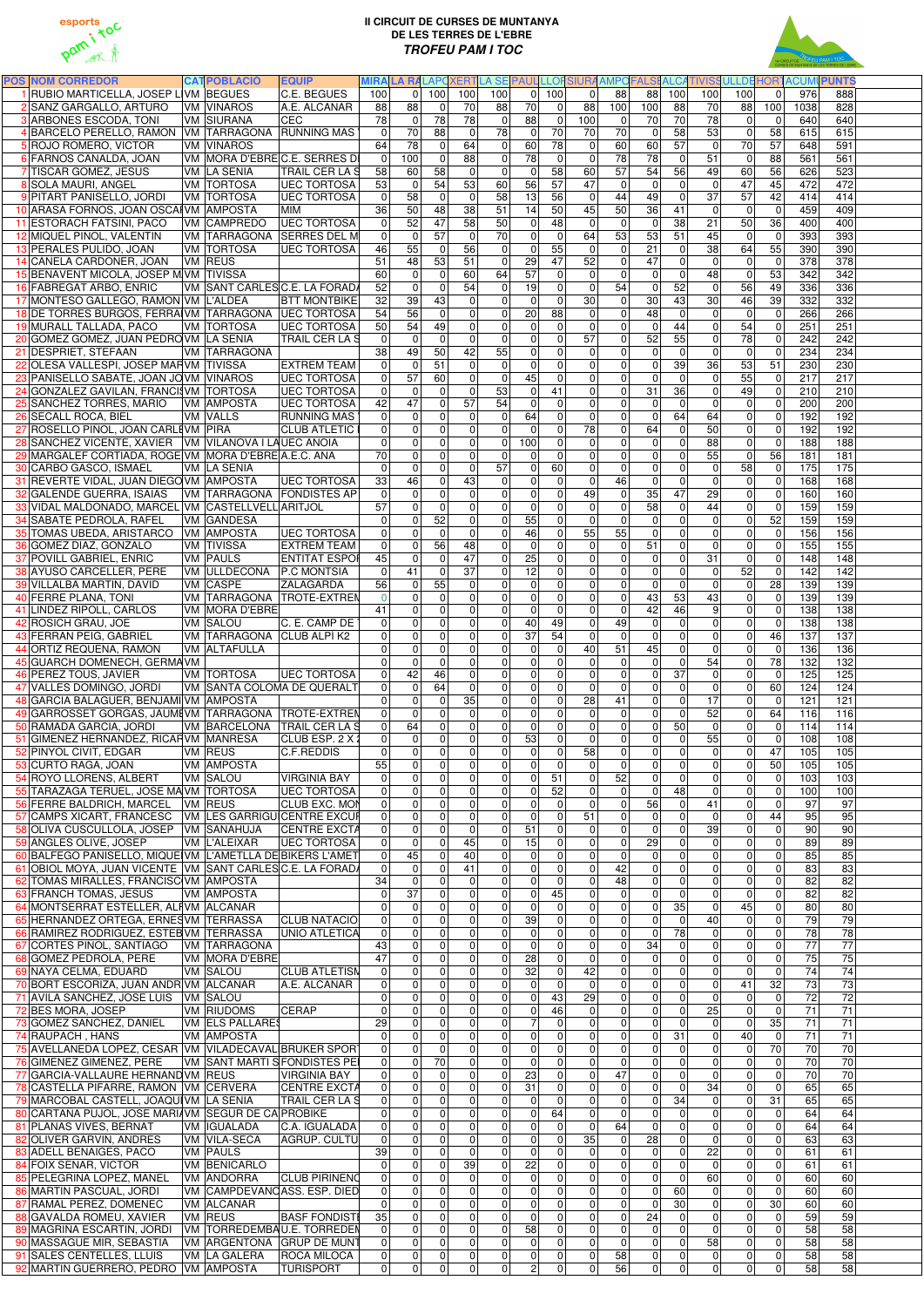

## **II CIRCUIT DE CURSES DE MUNTANYA DE LES TERRES DE L'EBRE TROFEU PAM I TOC**



| <b>POS NOM CORREDOR</b>                                                                             | <b>CATPOBLACIÓ</b><br><b>IEQUIP</b>                         |                                        |                                                               |                               |                                  |                                                                |                            |                                                  |                                                                          |                                  |                                  |                                  | MIRA LA RALAPOXERTLA SE PAUL LLOFSIURA AMPOFALSI ALCATIVISSULLDE HORTACUMI PUNTS |  |
|-----------------------------------------------------------------------------------------------------|-------------------------------------------------------------|----------------------------------------|---------------------------------------------------------------|-------------------------------|----------------------------------|----------------------------------------------------------------|----------------------------|--------------------------------------------------|--------------------------------------------------------------------------|----------------------------------|----------------------------------|----------------------------------|----------------------------------------------------------------------------------|--|
| 93 VIDAL PUIGDEMONT, TONI<br>94 MONTERO SANCHEZ, MARCO VM LA PALMA DE C. EX. MOLINS I               | VM GURB<br><b>CENTRE EXCTA</b>                              | $\Omega$<br>$\Omega$                   | $\Omega$<br>$\Omega$<br>$\Omega$                              | $\Omega$<br> 0                | $\Omega$<br>$\Omega$             | $\Omega$<br>$\Omega$<br>$\overline{0}$                         | $\Omega$<br>$\overline{0}$ | $\Omega$<br>57                                   | $\Omega$<br>$\Omega$<br>$\mathbf 0$                                      | 57                               | $\Omega$                         | $\Omega$<br>$\overline{0}$       | 57<br>57<br>57<br>57                                                             |  |
| 95 FABREGUES GARCIA, PERE VM VILADECAVALIC. MUNTANYEN                                               |                                                             | $\Omega$                               | $\overline{0}$<br>$\overline{0}$<br>$\mathbf{0}$              | $\overline{0}$                | $\Omega$                         | $\mathbf 0$<br>$\overline{0}$<br>$\Omega$                      | $\overline{0}$             | $\overline{0}$<br>$\overline{0}$                 | $\mathbf 0$<br>$\mathbf 0$                                               | 0 <br>56                         | 0 <br> 0                         | $\overline{0}$                   | 56<br>56                                                                         |  |
| 96 SCHLIEBENER, THILO                                                                               | VM VILANOVA I LAFONDISTES PEI                               | 0                                      | $\overline{0}$<br>$\Omega$                                    | $\overline{0}$                | $\Omega$                         | $\mathbf 0$<br>$\Omega$                                        | 56                         | $\overline{0}$                                   | $\mathbf 0$<br>$\mathbf{0}$                                              | $\overline{0}$                   | $\overline{0}$                   | $\mathbf 0$                      | 56<br>56                                                                         |  |
| 97 VELASCO GARCIA, FRANCISC VM BENICARLO                                                            | <b>C.ATLETISME B</b>                                        | 0                                      | 0<br>$\mathbf{0}$                                             | $\mathbf 0$                   | 56                               | $\overline{0}$<br>$\Omega$                                     | $\mathbf 0$                | $\mathbf 0$                                      | $\pmb{0}$<br>$\mathbf 0$                                                 | 0                                | $\overline{0}$                   | $\mathbf 0$                      | 56<br>56                                                                         |  |
| 98 MIRET TORRENS, ALBERT                                                                            | <b>VM SANT PERE DIELS XULIUS</b>                            | $\Omega$                               | $\pmb{0}$<br>$\Omega$                                         | $\mathbf 0$                   | $\Omega$                         | $\overline{0}$<br>$\mathbf 0$                                  | 0                          | $\overline{55}$<br>$\overline{0}$                | $\mathbf 0$                                                              | 0                                | $\overline{0}$                   | $\mathbf 0$                      | 55<br>55                                                                         |  |
| 99 HOMEDES PRADES, ADOLFO VM LA SENIA                                                               | <b>TRAIL CER LA S</b>                                       | 0                                      | 0<br>$\Omega$                                                 | 55                            | $\Omega$                         | $\overline{0}$<br>$\Omega$                                     | $\overline{0}$             | $\overline{0}$                                   | $\pmb{0}$<br>$\mathbf 0$                                                 | 0                                | $\overline{0}$                   | $\overline{0}$                   | 55<br>55                                                                         |  |
| 100 BALDO GARCIA, JESUS                                                                             | <b>VM GRANOLLERS</b>                                        | $\Omega$                               | $\mathbf 0$<br>$\Omega$                                       | $\mathbf 0$                   | $\Omega$                         | 54<br>$\Omega$                                                 | $\overline{0}$             | $\overline{0}$                                   | O<br>$\mathbf 0$                                                         | 0                                | $\overline{0}$                   | $\overline{0}$                   | 54<br>54                                                                         |  |
| 101 CARCELLER BELTRAN, MIQUEVM SALOU                                                                | <b>CLUB EXCURS.</b>                                         | $\Omega$                               | $\mathbf 0$<br>$\Omega$                                       | $\overline{0}$                | $\mathbf{0}$                     | $\overline{0}$<br>$\Omega$                                     | 54                         | $\overline{0}$                                   | $\overline{0}$<br>$\mathbf{0}$                                           | 0                                | $\Omega$                         | $\mathbf 0$                      | 54<br>54                                                                         |  |
| 102 BORRAS CUEVAS, KIKE                                                                             | VM LLEIDA<br>ASSOCIACIÓ ES                                  | $\Omega$                               | 0<br>$\Omega$                                                 | $\mathbf 0$                   | $\Omega$                         | $\overline{0}$<br>$\Omega$                                     | $\Omega$                   | $\Omega$                                         | $\mathbf 0$<br>$\mathbf{0}$                                              | $\Omega$                         | $\Omega$                         | 54                               | 54<br>54                                                                         |  |
| 103 CERVERA SOROLLA, JOSEP F VM ALCANAR<br>104 CAMARASA TRISTANTE, ROBEVM VILANOVA I LATORTUGA D'AL | <b>TRIATLO BASIL</b>                                        | $\Omega$<br>$\Omega$                   | 0<br>$\Omega$<br>0<br>$\Omega$                                | $\mathbf 0$<br>$\mathbf 0$    | 0 <br>$\Omega$                   | $\overline{0}$<br>$\Omega$<br>$\overline{0}$<br>$\overline{0}$ | $\overline{0}$<br>53       | $\Omega$<br>$\overline{0}$                       | $\mathbf 0$<br>54<br>$\mathbf 0$<br>$\mathbf 0$                          | 0 <br> 0                         | $\overline{0}$<br>$\overline{0}$ | $\overline{0}$<br>$\overline{0}$ | 54<br>54<br>53<br>53                                                             |  |
| 105 CENTELLES ISIERTE, FRANCIVM ATZENETA DEL MAESTRAT                                               |                                                             | 53<br>$\Omega$                         | $\Omega$                                                      | $\overline{0}$                | $\mathbf{0}$                     | $\overline{0}$<br>$\Omega$                                     | $\overline{0}$             | $\overline{0}$                                   | $\mathbf 0$<br>$\mathbf{0}$                                              | $\overline{0}$                   | $\Omega$                         | $\overline{0}$                   | 53<br>53                                                                         |  |
| 106 GAMISANS BERENGUER, CAR VM VILADECAVAL PC BONAVISTA                                             |                                                             | $\Omega$                               | $\mathbf 0$<br>$\mathbf{0}$                                   | $\mathbf 0$                   | $\mathbf{0}$                     | $\mathbf 0$<br>53                                              | $\overline{0}$             | $\overline{0}$                                   | $\mathbf 0$<br>$\mathbf 0$                                               | 0                                | $\Omega$                         | $\overline{0}$                   | 53<br>53                                                                         |  |
| 107 BALART CLAPES, JAUME                                                                            | VM CALDES DE M(C.N. CALDES                                  | $\Omega$                               | $\mathbf 0$<br>$\Omega$                                       | $\overline{0}$                | $\Omega$                         | 52<br>$\overline{0}$                                           | $\overline{0}$             | $\overline{0}$                                   | $\mathbf 0$<br>$\mathbf 0$                                               | 0                                | $\Omega$                         | $\mathbf 0$                      | 52<br>52                                                                         |  |
| 108 COMES GARCIA, MARTIN JOSIVM L'AMETLLA DE BIKERS L'AMET                                          |                                                             | $\Omega$                               | $\pmb{0}$<br>$\mathbf{0}$                                     | 52                            | $\mathbf 0$                      | $\overline{0}$<br>$\Omega$                                     | 0                          | $\overline{0}$                                   | $\overline{0}$<br>$\mathbf 0$                                            | 0                                | $\Omega$                         | $\overline{0}$                   | 52<br>52                                                                         |  |
| 109 MARTINEZ FONOLLOSA, MAR(VM MARTORELL                                                            |                                                             | $\Omega$                               | 0<br>$\Omega$                                                 | $\mathbf 0$                   | 52                               | $\overline{0}$<br>$\Omega$                                     | 0                          | $\overline{0}$                                   | $\mathsf{O}\xspace$<br>$\mathbf 0$                                       | $\overline{0}$                   | $\overline{0}$                   | $\overline{0}$                   | 52<br>52                                                                         |  |
| 110 VIDAL SANCHEZ, AGUSTI                                                                           | VM SANT CARLES DE LA RAPITA                                 | $\overline{51}$<br> 0                  | $\Omega$                                                      | $\mathbf 0$                   | $\Omega$                         | $\overline{0}$<br>$\Omega$                                     | 0                          | $\overline{0}$                                   | $\overline{0}$<br>$\mathbf 0$                                            | 0                                | $\overline{0}$                   | $\overline{0}$                   | 51<br>51                                                                         |  |
| 111 SALES VILALTA, FLORENCI   VM   ULLDECONA   FAMILY X<br>112 LUENGO MORAL, JOAQUIM                | VM CALDES DE MC.N. CALDES                                   | $\overline{0}$<br> 0                   | $\overline{0}$<br>$\Omega$<br>$\overline{0}$<br>$\Omega$      | $\mathbf 0$<br>$\mathbf 0$    | $\Omega$<br>$\Omega$             | $\mathbf 0$<br>$\Omega$<br>50<br>$\Omega$                      | 0 <br> 0                   | $\overline{0}$<br>$\overline{0}$                 | $\overline{0}$<br>$\mathbf 0$<br>O<br>$\mathbf 0$                        | 0 <br> 0                         | 51<br> 0                         | $\overline{0}$<br>$\overline{0}$ | 51<br>51<br>50<br>50                                                             |  |
| 113 GRAU RIERA, JOSEP                                                                               | VM SANT CUGAT DEL VALLES                                    | $\mathbf 0$                            | $\overline{0}$<br>$\overline{0}$                              | $\mathbf 0$                   | $\Omega$                         | $\pmb{0}$<br>$\Omega$                                          | 0                          | 50<br>$\overline{0}$                             | $\mathbf 0$                                                              | 0                                | 0                                | $\overline{0}$                   | 50<br>50                                                                         |  |
| 114 FORT RODRIGUEZ, RICARD                                                                          | <b>VM CAPAFONTS</b>                                         | $\Omega$                               | $\mathbf 0$<br>$\Omega$                                       | $\mathbf 0$                   | $\Omega$                         | $\mathbf 0$<br>$\mathbf 0$                                     | 50                         | $\mathbf 0$                                      | $\mathbf 0$<br>$\mathbf 0$                                               | 0                                | $\overline{0}$                   | $\mathbf 0$                      | 50<br>50                                                                         |  |
| 115 CABALLE GISBERT, FERNAND VM LA PUEBLA DE ALFINDEN                                               |                                                             | $\mathbf 0$                            | 0<br>$\overline{0}$                                           | 50                            | $\mathbf 0$                      | $\pmb{0}$<br>$\mathbf 0$                                       | $\mathbf 0$                | $\overline{0}$                                   | $\mathsf{O}\xspace$<br>$\boldsymbol{0}$                                  | $\overline{0}$                   | $\overline{0}$                   | $\overline{0}$                   | 50<br>50                                                                         |  |
| 116 ELCACHO CAZORLA, DAVID VM TERRASSA                                                              | <b>CLUB NATACIÓ</b>                                         | $\mathbf 0$                            | $\mathbf 0$<br>$\Omega$                                       | $\mathbf 0$                   | $\Omega$                         | 49<br>$\mathbf 0$                                              | 0                          | $\overline{0}$                                   | $\overline{\mathsf{o}}$<br>$\mathbf 0$                                   | $\overline{0}$                   | $\overline{0}$                   | $\overline{0}$                   | 49<br>49                                                                         |  |
| 117 ROCA FUSALBA, BIEL                                                                              | <b>VM BOTARELL</b><br><b>UEC TORTOSA</b>                    | 0                                      | $\overline{0}$<br>$\mathbf 0$                                 | $\mathbf 0$                   | $\mathbf 0$                      | 16<br>$\mathbf 0$                                              | 0                          | $\overline{0}$                                   | $\overline{0}$<br>$\mathbf 0$                                            | 33                               | 0                                | $\overline{0}$                   | 49<br>49                                                                         |  |
| 118 SERRA PUJOL, XAVIER                                                                             | VM RIUDOMS<br><b>CERAP RIUDOM</b>                           | 49                                     | $\mathbf 0$<br>$\Omega$                                       | $\overline{0}$                | $\mathbf{0}$                     | $\mathbf 0$<br>$\overline{0}$                                  | $\overline{0}$             | $\mathbf 0$                                      | $\mathbf 0$<br>$\mathbf 0$                                               | $\overline{0}$                   | $\overline{0}$                   | $\overline{0}$                   | 49<br>49                                                                         |  |
| 119 MARTI GARCIA, LLUIS                                                                             | <b>VM SANT CARLES DE LA RAPITA</b>                          | 0                                      | 0<br>$\Omega$                                                 | $\mathbf 0$                   | $\Omega$                         | $\boldsymbol{0}$<br>$\Omega$<br>48                             | $\overline{0}$             | $\overline{0}$                                   | $\mathbf 0$<br>49                                                        | 0                                | $\overline{0}$                   | $\overline{0}$<br>$\overline{0}$ | 49<br>49<br>48                                                                   |  |
| 120 GARCIA TAPIA, SANTI<br>121 PORRES FOLCH, RAFAEL                                                 | VM SURIA<br><b>CE SURIA</b><br><b>VM VINYOLS I ELS ARCS</b> | 0 <br>$\mathbf 0$                      | $\mathbf 0$<br>$\Omega$<br>0<br>$\Omega$                      | $\overline{0}$<br>$\Omega$    | $\Omega$<br>$\Omega$             | $\Omega$<br>0<br>$\Omega$                                      | $\overline{0}$<br>48       | $\mathbf 0$<br>$\overline{0}$                    | $\mathbf 0$<br>$\mathbf 0$<br>$\mathbf 0$<br>$\mathbf{0}$                | $\overline{0}$<br> 0             | $\overline{0}$<br>$\overline{0}$ | $\mathbf 0$                      | 48<br>48<br>48                                                                   |  |
| 122 COLOME CAMPOS, ENRIC                                                                            | <b>VM TORTOSA</b><br><b>ATE</b>                             | 48                                     | 0<br>$\mathbf{0}$                                             | $\mathbf 0$                   | $\Omega$                         | $\overline{0}$<br>$\Omega$                                     | $\mathbf 0$                | $\overline{0}$                                   | $\pmb{0}$<br>$\mathbf 0$                                                 | 0                                | $\overline{0}$                   | $\mathbf 0$                      | 48<br>48                                                                         |  |
| 123 ROSSI, JUAN ANDRES                                                                              | VM TARRAGONA                                                | $\Omega$                               | 0<br>$\Omega$                                                 | $\mathbf 0$                   | $\mathbf{0}$                     | $\overline{0}$<br>$\mathbf 0$                                  | 0                          | $\overline{0}$                                   | $\mathbf 0$<br>$\mathbf 0$                                               | $\overline{0}$                   | $\mathbf 0$                      | 48                               | 48<br>48                                                                         |  |
| 124 SERRANO CARRETERO, VICE VM VINAROS                                                              | INDEPENDIENT                                                | 0                                      | $\overline{0}$<br>$\Omega$                                    | $\mathbf 0$                   | $\mathbf{0}$                     | $\overline{0}$<br>$\Omega$                                     | 0                          | $\overline{0}$                                   | $\overline{0}$<br>$\mathbf 0$                                            | 0                                | 48                               | $\overline{0}$                   | 48<br>48                                                                         |  |
| 125 BATLLORI LLAURADO, JORDI   VM   AIGUAFREDA   C.E. GARRIGUE                                      |                                                             | $\Omega$                               | $\mathbf 0$<br>$\Omega$                                       | $\overline{0}$                | $\Omega$                         | 47<br>$\Omega$                                                 | $\overline{0}$             | $\overline{0}$                                   | $\mathbf 0$<br>$\mathbf 0$                                               | $\overline{0}$                   | $\Omega$                         | $\overline{0}$                   | 47<br>47                                                                         |  |
| 126 ARRARTE FUENTESPILA, JOS VM ARINSAL-AND (PIRINENC AND                                           |                                                             | $\Omega$                               | 0<br>$\Omega$                                                 | $\Omega$                      | $\Omega$                         | $\overline{0}$<br>$\Omega$                                     | $\overline{0}$             | $\overline{0}$                                   | $\mathbf 0$<br>$\mathbf{0}$                                              | 47                               | 0                                | $\overline{0}$                   | 47<br>47                                                                         |  |
| 127 CAMPENY FABREGAT, JOSEP VM ORDINO (AND PIRINENC AND                                             |                                                             | $\Omega$                               | $\Omega$<br>$\Omega$                                          | $\Omega$                      | $\Omega$                         | $\overline{0}$<br>$\Omega$                                     | $\Omega$                   | $\Omega$                                         | $\mathbf 0$<br>$\mathbf{0}$                                              | 46                               | $\Omega$                         | $\overline{0}$                   | 46<br>46                                                                         |  |
| 128 MADURELL ROSICH, GERARD VM ALCOVER<br>129 ALVAREZ LUY, LLUIS GREGOF VM REUS                     | <b>REUS DEPORTI</b>                                         | $\Omega$<br>$\Omega$                   | $\Omega$<br>$\Omega$<br>$\Omega$<br>$\Omega$                  | $\mathbf 0$<br>$\overline{0}$ | 0 <br> 0                         | $\overline{0}$<br>$\Omega$<br>$\overline{0}$<br>$\Omega$       | $\Omega$<br>46             | 46<br>$\overline{0}$<br>$\overline{0}$           | $\mathbf 0$<br>$\overline{0}$<br>$\Omega$                                | $\overline{0}$<br>$\Omega$       | $\Omega$<br> 0                   | $\overline{0}$<br>$\overline{0}$ | 46<br>46<br>46<br>46                                                             |  |
| 130 ACERO VENDRELL, GUILLERN VM SANTA BARBAUEC TORTOSA                                              |                                                             | 0                                      | 0<br>0                                                        | 46                            |                                  | 0                                                              | 01<br>0                    | $\overline{0}$                                   | 0<br>0                                                                   | $\overline{0}$                   | 0                                | $\overline{0}$                   | 46<br>46                                                                         |  |
| 131 DEMUNTS SEGOVIA, JOSEP   VM   MONTESQUIU GRUP EXCURSI                                           |                                                             | $\Omega$                               | $\overline{0}$<br>$\Omega$                                    | $\mathbf 0$                   | $\Omega$                         | $\overline{0}$<br>$\mathbf 0$                                  | $\Omega$                   | $\overline{0}$                                   | $\mathbf 0$<br>45                                                        | $\overline{0}$                   | $\Omega$                         | $\overline{0}$                   | 45<br>45                                                                         |  |
| 132 RODRIGUEZ SANCHEZ, SERAIVM ELS PALLARES                                                         |                                                             | $\Omega$                               | 0<br>$\mathbf{0}$                                             | $\overline{0}$                | $\Omega$                         | $\pmb{0}$<br>$\Omega$                                          | $\mathbf 0$                | 45                                               | $\mathbf 0$<br>$\mathbf 0$                                               | 0                                | $\Omega$                         | $\overline{0}$                   | 45<br>45                                                                         |  |
| 133 GIL VERNET, JOSEP                                                                               | VM GANDESA                                                  | $\Omega$                               | 45<br>$\overline{0}$                                          | $\mathbf 0$                   | $\Omega$                         | $\overline{0}$<br>$\Omega$                                     | $\mathbf 0$                | $\overline{0}$                                   | $\mathbf 0$<br>$\mathbf 0$                                               | 0                                | 0                                | $\overline{0}$                   | 45<br>45                                                                         |  |
| 134 LOPEZ BUENO, VICTOR                                                                             | VM TARRAGONA C.A. TARRAGON                                  | 0                                      | $\pmb{0}$<br>$\mathbf 0$                                      | $\mathbf 0$                   | $\Omega$                         | 44<br>$\mathbf 0$                                              | 0                          | $\overline{0}$                                   | $\mathbf 0$<br>$\mathbf 0$                                               | $\overline{0}$                   | $\overline{0}$                   | $\overline{0}$                   | 44<br>44                                                                         |  |
| 135 BALLESTA CASTRO, JORDI                                                                          | VM L'HOSPITALETA.E. CORDADA                                 | $\mathbf 0$                            | $\overline{0}$<br>$\Omega$                                    | $\mathbf 0$                   | $\mathbf{0}$                     | $\boldsymbol{0}$<br>$\Omega$                                   | $\mathbf 0$                | 44<br>$\overline{0}$                             | $\mathbf 0$                                                              | 0                                | 0                                | $\overline{0}$                   | 44<br>44                                                                         |  |
| 136 PEREZ CUADRA, JUAN                                                                              | VM REUS                                                     | $\Omega$                               | $\overline{0}$<br>$\Omega$                                    | $\mathbf 0$                   | $\Omega$                         | $\boldsymbol{0}$<br>$\overline{0}$                             | 44                         | $\overline{0}$                                   | $\pmb{0}$<br>$\mathbf 0$                                                 | 0                                | 0                                | $\overline{0}$<br>$\overline{0}$ | 44<br>44<br>44                                                                   |  |
| 137 FONT CORTS, JORDI<br>138 MINKLEY, UWE                                                           | VM RIUDOMS<br><b>CERAP RIUDOM</b><br>VM TARRAGONA SCHUTZ    | 44<br>$\mathbf 0$                      | $\overline{0}$<br>$\overline{0}$<br>$\pmb{0}$<br>$\mathbf{0}$ | $\mathbf 0$<br>0              | $\Omega$<br>$\overline{0}$       | $\boldsymbol{0}$<br>$\Omega$<br>$\bf{8}$<br>$\overline{0}$     | $\mathbf 0$<br>21          | $\overline{0}$<br>$\overline{0}$                 | $\mathsf{O}\xspace$<br>$\mathbf 0$<br>$\mathsf{O}\xspace$<br>$\mathbf 0$ | 0 <br>15                         | 0 <br> 0                         | $\pmb{0}$                        | 44<br>44<br>44                                                                   |  |
| 139 BALAGUE CASTELLS, JOAN C VM CAMPREDO                                                            | <b>UEC TORTOSA</b>                                          | $\mathbf 0$                            | $\mathbf 0$<br>$\overline{0}$                                 | 44                            | $\overline{0}$                   | $\pmb{0}$<br>$\mathbf 0$                                       | $\mathbf 0$                | $\overline{0}$                                   | $\mathbf 0$<br>$\mathbf 0$                                               | 0                                | $\overline{0}$                   | $\overline{0}$                   | 44<br>44                                                                         |  |
| 140 GASCO LOPEZ, JOSE ANTONI VM SANT CARLES DE LA RAPITA                                            |                                                             | 44<br>$\mathbf 0$                      | $\overline{0}$                                                | $\pmb{0}$                     | $\mathbf 0$                      | $\overline{0}$<br>$\mathbf 0$                                  | $\pmb{0}$                  | $\overline{0}$                                   | $\mathsf{O}\xspace$<br>$\boldsymbol{0}$                                  | 0                                | $\overline{0}$                   | $\overline{0}$                   | 44<br>44                                                                         |  |
| 141 ZURITA VIDAL, FERNANDO                                                                          | VM BARCELONA C. A. RUNNING                                  | $\mathbf 0$                            | $\overline{0}$<br>$\mathbf 0$                                 | $\mathbf 0$                   | 0                                | 0 <br>44                                                       | $\overline{0}$             | $\overline{0}$                                   | $\overline{\mathsf{o}}$<br>$\mathbf 0$                                   | $\overline{0}$                   | $\overline{0}$                   | $\overline{0}$                   | 44<br>44                                                                         |  |
| 142 FERRE ESTORACH, JOSE                                                                            | <b>VM LA SENIA</b>                                          | $\mathbf 0$                            | $\mathbf 0$<br>$\overline{0}$                                 | $\pmb{0}$                     | $\mathbf 0$                      | $\boldsymbol{0}$<br>$\mathbf 0$                                | $\overline{0}$             | $\overline{0}$                                   | $\overline{\mathsf{o}}$<br>$\pmb{0}$                                     | 0                                | 44                               | $\overline{0}$                   | 44<br>44                                                                         |  |
| 143 MARTINEZ CORELL, JOSE                                                                           | VM TARRAGONA SERRES DEL M                                   | $\overline{0}$                         | $\overline{0}$<br>44                                          | $\mathbf 0$                   | $\mathbf{0}$                     | $\pmb{0}$<br>$\overline{0}$                                    | $\overline{0}$             | $\overline{0}$                                   | $\mathsf{O}\xspace$<br>$\mathbf 0$                                       | $\overline{0}$                   | $\overline{0}$                   | $\mathbf 0$                      | 44<br>44                                                                         |  |
| 144 NUÑEZ PUJOL, DAVID                                                                              | VM GUALADA<br><b>UEC ANOIA</b>                              | $\mathbf 0$                            | $\pmb{0}$<br>$\overline{0}$                                   | $\mathbf 0$                   | $\overline{0}$                   | 43<br>$\Omega$                                                 | $\mathbf 0$                | $\overline{0}$                                   | $\pmb{0}$<br>$\mathbf 0$                                                 | 0                                | 0                                | $\mathbf 0$                      | 43<br>43                                                                         |  |
| 145 ANGLES ISERN, EMILI<br>146 BOU PALMÉS, DAVID                                                    | VM REUS<br><b>VM HORTA DE SANT JOAN</b>                     | $\Omega$<br>$\Omega$                   | $\mathbf 0$<br>$\Omega$<br>0<br>$\Omega$                      | $\overline{0}$<br>$\mathbf 0$ | $\mathbf{0}$<br>$\Omega$         | $\mathbf 0$<br>$\Omega$<br>0<br>$\Omega$                       | 43<br>$\Omega$             | $\mathbf 0$<br>$\mathbf 0$                       | $\mathbf 0$<br>$\mathbf 0$<br>$\mathbf 0$<br>$\mathbf 0$                 | 0 <br> 0                         | $\overline{0}$<br>$\overline{0}$ | $\mathbf 0$<br>43                | 43<br>43<br>43<br>43                                                             |  |
| 147 RUIZ MARTINEZ, ANTONIO                                                                          | VM ULLDECONA SUDACTIU                                       | 43<br>$\mathbf 0$                      | $\Omega$                                                      | $\mathbf 0$                   | $\overline{0}$                   | $\overline{0}$<br>$\Omega$                                     | $\mathbf 0$                | $\overline{0}$                                   | $\pmb{0}$<br>$\mathbf 0$                                                 | $\overline{0}$                   | $\overline{0}$                   | $\mathbf 0$                      | 43<br>43                                                                         |  |
| 148 SEGARRA PUIG, JORDI                                                                             | <b>VM VINAROS</b>                                           | $\Omega$                               | 0<br>$\Omega$                                                 | $\mathbf 0$                   | $\mathbf 0$                      | $\pmb{0}$<br>$\Omega$                                          | $\overline{0}$             | $\overline{0}$                                   | $\mathsf{O}\xspace$<br>$\mathbf 0$                                       | 0                                | 43                               | $\overline{0}$                   | 43<br>43                                                                         |  |
| 149 MIRALLES ARMENGOL, LLUIS VM TARRAGONA TAEKWONDO C                                               |                                                             | 0                                      | $\mathbf 0$<br>$\Omega$                                       | $\mathbf 0$                   | 0                                | $\overline{0}$<br>$\Omega$                                     | $\overline{0}$             | 43                                               | $\overline{0}$<br>$\mathbf 0$                                            | 0                                | $\overline{0}$                   | $\overline{0}$                   | 43<br>43                                                                         |  |
| 150 DONIEC, GRZEGORZ<br>VM.                                                                         | KOLECTIVO VEI                                               | 0                                      | $\mathbf 0$<br>$\Omega$                                       | $\mathbf 0$                   | 0                                | 42<br>$\Omega$                                                 | $\mathbf 0$                | $\overline{0}$                                   | $\overline{0}$<br>$\mathbf 0$                                            | $\overline{0}$                   | $\overline{0}$                   | $\overline{0}$                   | 42<br>42                                                                         |  |
| 151 FARELL GOTSENS, JOSEP                                                                           | <b>VM TERRASSA</b><br><b>CENTRE EXCTA</b>                   | $\overline{0}$                         | 0<br>$\Omega$                                                 | $\mathbf 0$                   | $\mathbf{0}$                     | $\overline{0}$<br>$\Omega$                                     | $\overline{0}$             | $\Omega$                                         | $\mathbf 0$<br>$\mathbf 0$                                               | 42                               | 0                                | $\overline{0}$                   | 42<br>42                                                                         |  |
| 152 FORES AGUILO, JOAN                                                                              | <b>VM TORTOSA</b><br><b>UEC TORTOSA</b>                     | $\Omega$                               | 0<br>$\Omega$                                                 | $\mathbf 0$                   | $\mathbf{0}$                     | $\overline{0}$<br>$\Omega$                                     | $\Omega$                   | $\Omega$                                         | $\mathbf 0$<br>42                                                        | $\Omega$                         | $\overline{0}$                   | $\overline{0}$                   | 42<br>42                                                                         |  |
| 153 RODRIGUEZ GALINDO, IGNAS VM BARCELONA                                                           |                                                             | $\Omega$<br>$\Omega$                   | 0<br>$\Omega$                                                 | $\mathbf 0$<br>$\mathbf 0$    | $\overline{0}$<br>$\Omega$       | $\overline{0}$<br>42<br>$\overline{0}$<br>$\mathbf 0$          | 0 <br>$\overline{0}$       | $\overline{0}$                                   | $\pmb{0}$<br>$\mathbf 0$<br>$\mathbf 0$                                  | $\overline{0}$<br>$\overline{0}$ | $\overline{0}$                   | $\overline{0}$<br>$\overline{0}$ | 42<br>42<br>42                                                                   |  |
| 154 SCHROTER, HARALD<br>155 BOLTA MASGRAU, IGNASI                                                   | VM COLONIA<br><b>VM VALLS</b><br><b>COLECTIU NATI</b>       | $\Omega$                               | 0<br>$\Omega$<br>0<br>$\Omega$                                | $\mathbf 0$                   | $\mathbf{0}$                     | $\overline{0}$<br>$\Omega$                                     | $\overline{0}$             | $\overline{0}$<br>$\overline{41}$<br>$\mathbf 0$ | $\mathbf 0$<br>$\mathbf 0$                                               | 0                                | 42<br>$\overline{0}$             | $\overline{0}$                   | 42<br>$\overline{41}$<br>41                                                      |  |
| 156 REVERTER ZARAGOZA, LLUÍS VM MONT-RAL                                                            | A.C.R.E.BOMBE                                               | 0                                      | 0<br>$\mathbf 0$                                              | $\mathbf 0$                   | $\mathbf{0}$                     | $\overline{0}$<br>$\overline{0}$                               | 41                         | $\overline{0}$                                   | $\pmb{0}$<br>$\mathbf 0$                                                 | 0                                | $\overline{0}$                   | $\overline{0}$                   | 41<br>41                                                                         |  |
| 157 AVILA GONZALEZ, RICARD                                                                          | VM TARRAGONA CLUB EXCURSI                                   | $\Omega$                               | 0<br>$\mathbf{0}$                                             | $\overline{0}$                | $\mathbf{0}$                     | $\pmb{0}$<br>$\Omega$                                          | $\overline{0}$             | $\mathbf 0$                                      | $\mathbf 0$<br>$\mathbf{0}$                                              | 0                                | $\overline{0}$                   | $\overline{41}$                  | 41<br>41                                                                         |  |
| 158 ANDREU SUGRAÑES, JORDI VM REUS                                                                  | A.E. REUS                                                   | $\overline{0}$                         | $\pmb{0}$<br>$\mathbf{0}$                                     | $\mathbf 0$                   | $\mathbf{0}$                     | $\overline{0}$<br>$\Omega$                                     | $\overline{0}$             | $\overline{40}$<br>$\overline{0}$                | $\mathbf 0$                                                              | $\overline{0}$                   | $\overline{0}$                   | $\overline{0}$                   | 40<br>40                                                                         |  |
| 159 ESTRADA SUBIRATS, JOSEP   VM   TORTOSA                                                          | <b>CLUB REM TOR</b>                                         | 40                                     | $\pmb{0}$<br>$\mathbf{0}$                                     | $\mathbf 0$                   | $\Omega$                         | $\pmb{0}$<br>$\Omega$                                          | $\mathbf 0$                | $\overline{0}$                                   | $\mathbf 0$<br>$\mathbf 0$                                               | $\overline{0}$                   | $\overline{0}$                   | $\mathbf 0$                      | 40<br>40                                                                         |  |
| 160 PALOMAR BOLDO, JOAQUIN   VM HORTA DE SANT JOAN                                                  |                                                             | $\overline{0}$                         | 0<br>$\mathbf{0}$                                             | $\mathbf 0$                   | $\overline{0}$                   | $\boldsymbol{0}$<br>$\Omega$                                   | 0                          | $\overline{0}$                                   | $\mathsf{O}\xspace$<br>$\mathbf 0$                                       | 0                                | $\overline{0}$                   | 40                               | 40<br>40                                                                         |  |
| 161 SOLE TORRENTE, JOSEP<br>162 LOPEZ MARTINEZ, CARLES                                              | VM LLEIDA<br>VM ORDAL                                       | 40<br>$\overline{0}$<br>$\overline{0}$ | $\Omega$<br>$\mathbf 0$                                       | $\mathbf 0$<br>$\mathbf 0$    | $\mathbf 0$<br> 0                | $\overline{0}$<br>$\mathbf 0$<br> 0 <br>40                     | 0 <br> 0                   | $\overline{0}$<br>$\overline{0}$                 | $\overline{0}$<br>$\mathbf 0$<br>$\mathbf 0$<br>$\mathbf 0$              | 0 <br> 0                         | $\overline{0}$<br> 0             | $\overline{0}$<br>$\overline{0}$ | 40<br>40<br>40<br>40                                                             |  |
| 163 MARTINEZ GEA, JUAN MANUE VM BARCELONA                                                           |                                                             | $\mathbf 0$                            | $\overline{0}$<br>0<br>$\Omega$                               | $\mathbf 0$                   | $\overline{0}$                   | $\pmb{0}$<br>$\Omega$                                          | $\overline{0}$             | $\overline{0}$<br>39                             | $\mathbf 0$                                                              | 0                                | $\overline{0}$                   | $\pmb{0}$                        | 39<br>39                                                                         |  |
| 164 GONZALEZ GISPERT, ENRIC   VM   RIUDOMS                                                          | <b>CERAP RIUDOM</b>                                         | 0                                      | 0<br>$\mathbf{0}$                                             | $\mathbf 0$                   | 0                                | $\mathbf 0$<br>$\mathbf 0$                                     | 39                         | $\mathbf 0$                                      | $\mathbf 0$<br>$\mathbf 0$                                               | 0                                | $\overline{0}$                   | $\overline{0}$                   | 39<br>39                                                                         |  |
| 165 CORONEL SANCHEZ, ROBERTVM CASTELLO                                                              | C. M. LA PEDRE                                              | 0                                      | $\pmb{0}$<br>$\mathbf{0}$                                     | $\pmb{0}$                     | $\mathbf 0$                      | $\mathbf 0$<br>39                                              | $\mathbf 0$                | $\overline{0}$                                   | $\pmb{0}$<br>$\boldsymbol{0}$                                            | 0                                | $\overline{0}$                   | $\overline{0}$                   | 39<br>39                                                                         |  |
| 166 TENIAS VIÑAL, ISRAEL                                                                            | VM TARRAGONA BASF FONDISTI                                  | 0                                      | $\overline{0}$<br>$\Omega$                                    | $\mathbf 0$                   | 0                                | 38<br>$\mathbf 0$                                              | 0                          | $\overline{0}$                                   | $\mathbf 0$<br>$\mathbf 0$                                               | 0                                | 0                                | $\overline{0}$                   | 38<br>38                                                                         |  |
| 167 COMPTE RAMISA, MIQUEL ALIVM FALSET                                                              |                                                             | $\mathbf 0$                            | $\mathbf 0$<br>$\mathbf 0$                                    | $\pmb{0}$                     | $\overline{0}$                   | $\overline{0}$<br>$\mathbf 0$                                  | 0                          | 38<br>$\overline{0}$                             | $\mathbf 0$                                                              | 0                                | $\overline{0}$                   | $\overline{0}$                   | 38<br>38                                                                         |  |
| 168 ROBLES GOMEZ, FELIX                                                                             | VM REUS                                                     | $\overline{0}$                         | $\overline{0}$<br>$\boldsymbol{0}$                            | $\overline{\mathsf{o}}$       | $\overline{0}$                   | $\overline{0}$<br> 0                                           | 38                         | 0                                                | $\overline{\mathbf{0}}$<br>$\mathbf 0$                                   | $\overline{0}$                   | $\overline{0}$                   | 0                                | 38<br>38                                                                         |  |
| 169 MONCAYO REVERTER, DANI VM VINAROS                                                               |                                                             | $\mathbf 0$<br>$\Omega$                | $\pmb{0}$<br>$\mathbf 0$                                      | 0<br>36                       | $\overline{0}$                   | $\boldsymbol{0}$<br>$\mathbf 0$<br>$\overline{2}$              | $\mathbf 0$<br> 0          | $\mathbf 0$                                      | $\pmb{0}$<br>$\boldsymbol{0}$<br>$\mathbf 0$                             | 0 <br> 0                         | 0                                | 38<br>$\overline{0}$             | 38<br>38<br>38                                                                   |  |
| 170 QUILEZ SAMPIETRO, RAMON VM TARRAGONA TROTE-EXTREN<br>171 ROVIRA GIRO, FAUST                     | VM RAIMAT<br><b>C.E LLEIDA</b>                              | 38<br>$\mathbf 0$                      | $\pmb{0}$<br>$\overline{0}$<br>0                              | 0                             | $\overline{0}$<br>$\Omega$       | $\mathbf 0$<br>0<br>$\mathbf 0$                                | $\mathbf 0$                | $\mathbf 0$<br>0                                 | $\mathbf 0$<br>$\mathbf 0$<br>0                                          | 0                                | $\overline{0}$<br>$\overline{0}$ | $\pmb{0}$                        | 38<br>38<br>38                                                                   |  |
| 172 DOMINGO ROVIRA, ANTONIO   VM REUS                                                               |                                                             | $\overline{0}$                         | $\pmb{0}$<br>$\mathbf 0$                                      | $\pmb{0}$                     | $\overline{0}$                   | $\boldsymbol{0}$<br>$\mathbf 0$                                | $\mathbf 0$                | $\overline{37}$<br>$\mathbf 0$                   | $\mathbf 0$                                                              | $\overline{0}$                   | $\overline{0}$                   | $\overline{0}$                   | 37<br>37                                                                         |  |
| 173 CANELA CARDONER, JAUME VM REUS                                                                  |                                                             | $\mathbf 0$                            | $\pmb{0}$<br>$\overline{0}$                                   | $\pmb{0}$                     | $\overline{0}$                   | $\boldsymbol{0}$<br>$\mathbf 0$                                | 37                         | $\mathbf 0$                                      | $\pmb{0}$<br>$\boldsymbol{0}$                                            | 0                                | $\overline{0}$                   | $\overline{0}$                   | 37<br>37                                                                         |  |
| 174 SARDA LLANCA, CARLES                                                                            | CLUB BTT COST<br>VM REUS                                    | 37                                     | $\pmb{0}$<br>$\overline{0}$                                   | $\pmb{0}$                     | $\overline{0}$                   | $\boldsymbol{0}$<br>$\mathbf 0$                                | $\mathbf 0$                | $\mathbf 0$                                      | $\pmb{0}$<br>$\boldsymbol{0}$                                            | 0                                | $\overline{0}$                   | $\overline{0}$                   | 37<br>37                                                                         |  |
| 175 BOU PALMÉS, NATXO                                                                               | VM MANACOR                                                  | $\Omega$                               | $\mathbf 0$<br>$\overline{0}$                                 | $\pmb{0}$                     | $\overline{0}$                   | $\pmb{0}$<br>$\mathbf 0$                                       | $\mathbf 0$                | $\mathbf 0$                                      | $\pmb{0}$<br>$\mathbf 0$                                                 | 0                                | $\overline{0}$                   | 37                               | $\overline{37}$<br>37                                                            |  |
| 176 IDIARTE BALADA, JUAN FRAN VM AMPOSTA                                                            |                                                             | 35<br>$\Omega$                         | $\overline{0}$                                                | $\mathbf 0$                   | $\Omega$                         | $\boldsymbol{2}$<br>$\overline{0}$                             | 0                          | $\mathbf 0$                                      | $\pmb{0}$<br>$\boldsymbol{0}$                                            | 0                                | $\overline{0}$                   | $\overline{0}$                   | 37<br>37                                                                         |  |
| 177 BERBEL ACOSTA, MANEL                                                                            | <b>VM LES FRANQUEL'AIRE</b>                                 | $\Omega$                               | $\mathbf 0$<br>$\Omega$                                       | $\mathbf 0$                   | $\Omega$                         | 36<br>$\overline{0}$                                           | $\overline{0}$             | $\overline{0}$                                   | $\overline{0}$<br>$\mathbf 0$                                            | $\overline{0}$                   | $\overline{0}$                   | $\overline{0}$                   | 36<br>36                                                                         |  |
| 178 BERGA LOPEZ, JORDI<br>179 AMIGO MANRESA, DAVID                                                  | VM TARRAGONA TROTE-EXTREN<br>VM REUS                        | $\overline{0}$<br>$\Omega$             | 0<br>$\overline{0}$<br>0<br>0                                 | $\mathbf 0$<br>$\pmb{0}$      | $\overline{0}$<br>$\overline{0}$ | 4<br>$\Omega$<br>$\pmb{0}$<br>$\overline{0}$                   | $\overline{0}$<br>36       | 32<br>$\mathbf 0$<br>$\mathbf 0$                 | $\mathbf 0$<br>$\pmb{0}$<br>$\mathbf 0$                                  | $\overline{0}$<br>$\overline{0}$ | $\overline{0}$<br>$\overline{0}$ | $\overline{0}$<br>$\overline{0}$ | 36<br>36<br>36<br>36                                                             |  |
| 180 CRUELLES MONTSERRAT, AG VM SANT CARLES DE LA RAPITA                                             |                                                             | 36<br>$\overline{0}$                   | 0                                                             | $\mathbf 0$                   | $\overline{0}$                   | 0<br>$\mathbf 0$                                               | $\mathbf 0$                | $\mathbf 0$                                      | $\pmb{0}$<br>$\mathbf 0$                                                 | $\overline{0}$                   | $\overline{0}$                   | $\overline{0}$                   | 36<br>36                                                                         |  |
| 181 MERINO FARRAN, EDUARD                                                                           | VM MONISTROL DCLUB MUNTANY                                  | $\overline{0}$                         | $\mathbf 0$<br>$\overline{0}$                                 | $\pmb{0}$                     | $\overline{0}$                   | 35<br>$\mathbf 0$                                              | $\mathbf 0$                | $\mathsf{O}\xspace$                              | $\mathsf{O}\xspace$<br>$\mathbf 0$                                       | $\overline{0}$                   | $\overline{0}$                   | $\overline{0}$                   | 35<br>35                                                                         |  |
| 182 COROMINAS SANTANACH, RAVM OLOST                                                                 | <b>C.E VIA FORA</b>                                         | 0                                      | 0<br>0                                                        | $\mathbf 0$                   | 0                                | 0<br>$\overline{0}$                                            | 0                          | $\mathbf 0$                                      | $\pmb{0}$<br>$\mathbf 0$                                                 | 35                               | $\overline{0}$                   | $\overline{0}$                   | 35<br>35                                                                         |  |
| 183 SESE SANTANA, JOAN MANEL VM                                                                     | <b>UNIO ATLETICA</b>                                        | 0                                      | $\mathbf 0$<br>0                                              | $\mathbf 0$                   | $\mathbf 0$                      | 34<br>$\overline{0}$                                           | 0                          | $\overline{0}$                                   | 0<br>0                                                                   | 0                                | $\overline{0}$                   | $\overline{0}$                   | 34<br>34                                                                         |  |
| 184 ALBIOL ALBESA, VICENÇ                                                                           | <b>VM AMPOSTA</b>                                           | $\Omega$                               | 0<br>$\mathbf 0$                                              | $\mathbf 0$                   | $\Omega$                         | $\overline{0}$<br>$\Omega$                                     | 34                         | $\mathbf 0$                                      | 0<br>$\mathbf 0$                                                         | 0                                | $\overline{0}$                   | $\overline{0}$                   | 34<br>34                                                                         |  |